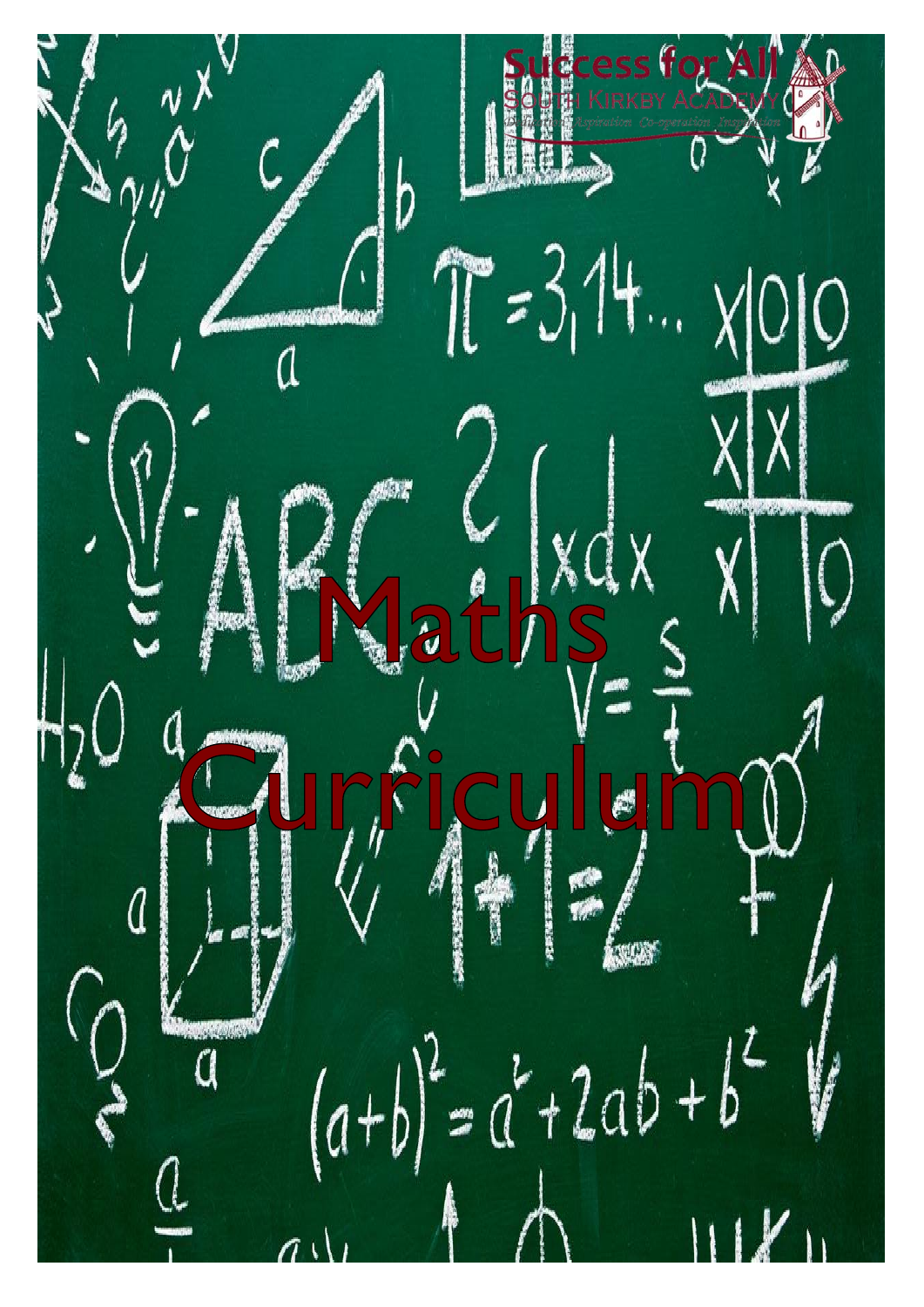### Maths Overview

|           | <b>Autumn</b>                                                                            |                                                                                | <b>Spring</b>                                                                                           |                                                                                                                     | <b>Summer</b>                                                                                     |                                                                                     |
|-----------|------------------------------------------------------------------------------------------|--------------------------------------------------------------------------------|---------------------------------------------------------------------------------------------------------|---------------------------------------------------------------------------------------------------------------------|---------------------------------------------------------------------------------------------------|-------------------------------------------------------------------------------------|
|           | <b>Autumn I</b>                                                                          | <b>Autumn 2</b>                                                                | <b>Spring I</b>                                                                                         | <b>Spring 2</b>                                                                                                     | Summer I                                                                                          | <b>Summer 2</b>                                                                     |
| Year<br>3 | <b>Place Value</b>                                                                       | <b>Addition and</b><br><b>Subtraction</b>                                      | <b>Multiplication</b><br>and Division                                                                   | <b>Length and</b><br><b>Perimeter</b>                                                                               | <b>Fractions</b>                                                                                  | <b>Properties of</b><br>shape                                                       |
|           | <b>Addition and</b><br><b>Subtraction</b>                                                | <b>Multiplication</b><br>and Division                                          | <b>Money</b><br><b>Statistics</b>                                                                       | <b>Fractions</b>                                                                                                    | <b>Time</b>                                                                                       | <b>Mass and</b><br>Capacity                                                         |
| Year<br>4 | <b>Place Value</b><br><b>Addition and</b><br><b>Subtraction</b>                          | <b>Length and</b><br><b>Perimeter</b><br><b>Multiplication</b><br>and Division | <b>Multiplication</b><br>and Division<br>Area                                                           | <b>Fractions</b><br><b>Decimals</b>                                                                                 | <b>Decimals</b><br><b>Money</b><br>Time                                                           | <b>Statistics</b><br><b>Properties of</b><br><b>Shape/Position</b><br>and direction |
| Year<br>5 | <b>Place Value</b><br><b>Addition and</b><br><b>Subtraction</b><br><b>Statistics</b>     | <b>Multiplication</b><br>and Division<br><b>Perimeter and</b><br>Area          | <b>Multiplication</b><br>and Division<br><b>Fractions</b>                                               | <b>Fractions</b><br><b>Decimals and</b><br><b>Percentages</b><br>$\frac{1}{8}$ .167 25%<br>1.5 100%                 | <b>Decimals</b><br><b>Properties of</b><br>shape/Position<br>and Direction<br>$\overline{\wedge}$ | <b>Converting</b><br>units of<br>measure<br>Volume                                  |
| Year<br>6 | <b>Place Value</b><br>Addition,<br>Subtraction,<br><b>Multiplication</b><br>and Division | <b>Fractions</b><br><b>Position and</b><br><b>Direction</b>                    | <b>Decimals and</b><br><b>Percentages</b><br>$\frac{1}{8}$ .167 25%<br>$\frac{1}{3}$ .5 100%<br>Algebra | <b>Converting</b><br>units of<br>measure<br>Perimeter,<br>Area and<br><b>Volume</b><br><b>Ratio</b><br>$\mathbb{Q}$ | <b>Properties of</b><br>shape<br>Problem<br><b>Solving</b>                                        | <b>Statistics</b><br><b>Investigations</b>                                          |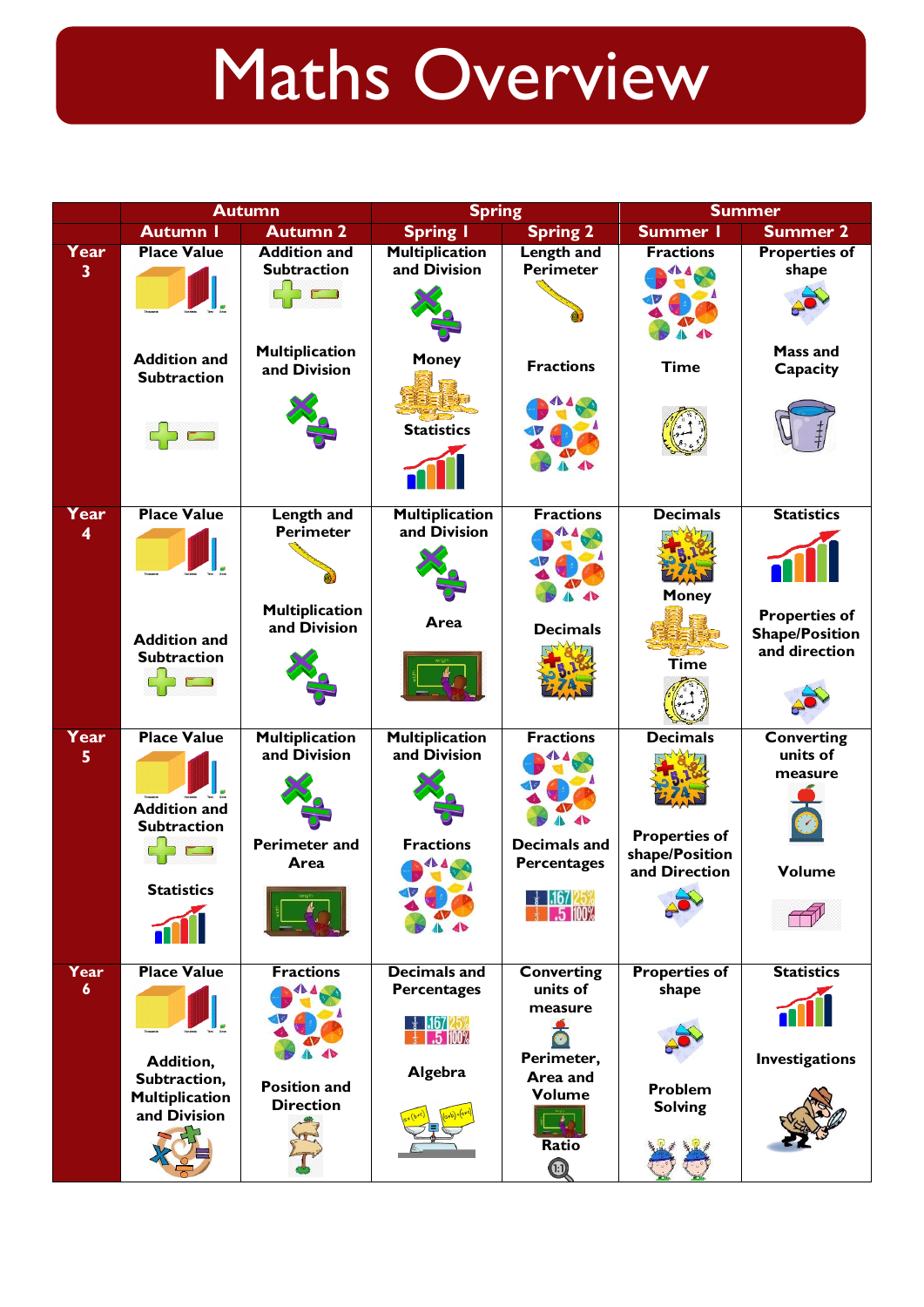

| <b>KPIs</b>                                                                                                                                                                                                                                                                                                                                                                                                                                                                                                                                                                                                                                                                                                                                                                                                                                                         |                                                                                                                                                                                                                                                                                                                                                                                                                                                                                                                                                                                                                                                                                                                                                                                                                                                                                                                                                                                         |                                                                                                                                                                                                                                                                                                                                                                                                                                                                                                                                                                                                                                                                                                                                                                                                                                                                    |  |  |
|---------------------------------------------------------------------------------------------------------------------------------------------------------------------------------------------------------------------------------------------------------------------------------------------------------------------------------------------------------------------------------------------------------------------------------------------------------------------------------------------------------------------------------------------------------------------------------------------------------------------------------------------------------------------------------------------------------------------------------------------------------------------------------------------------------------------------------------------------------------------|-----------------------------------------------------------------------------------------------------------------------------------------------------------------------------------------------------------------------------------------------------------------------------------------------------------------------------------------------------------------------------------------------------------------------------------------------------------------------------------------------------------------------------------------------------------------------------------------------------------------------------------------------------------------------------------------------------------------------------------------------------------------------------------------------------------------------------------------------------------------------------------------------------------------------------------------------------------------------------------------|--------------------------------------------------------------------------------------------------------------------------------------------------------------------------------------------------------------------------------------------------------------------------------------------------------------------------------------------------------------------------------------------------------------------------------------------------------------------------------------------------------------------------------------------------------------------------------------------------------------------------------------------------------------------------------------------------------------------------------------------------------------------------------------------------------------------------------------------------------------------|--|--|
| Autumn                                                                                                                                                                                                                                                                                                                                                                                                                                                                                                                                                                                                                                                                                                                                                                                                                                                              | Spring                                                                                                                                                                                                                                                                                                                                                                                                                                                                                                                                                                                                                                                                                                                                                                                                                                                                                                                                                                                  | Summer                                                                                                                                                                                                                                                                                                                                                                                                                                                                                                                                                                                                                                                                                                                                                                                                                                                             |  |  |
| 3.1.1 Identify, represent and estimate numbers using<br>different representations<br>3.1.2 Find 10 or 100 more or less than a given number.<br>3.1.3 Recognise the place value of each digit in a 3 digit<br>number<br>3.1.4 Compare and order numbers up to 1000<br>3.1.5 Read and write numbers to 1,000 in numerals and<br>words<br>3.1.6 Solve number problems and practical problems<br>involving the above ideas<br>3.1.8 Count from 0 in multiples of 50 and 100.<br>3.1.9 Add and subtract numbers mentally, including 3<br>digit numbers & ones $(365+5)$<br>3.1.10 Add and subtract numbers mentally, including 3-<br>digit numbers $&$ tens $(365+10)$<br>3.1.11 Add and subtract numbers mentally, including 3-<br>digit numbers & hundreds (365 +432)<br>3.1.12 Add numbers with up to 3 digits, using formal<br>written methods of columnar addition. | 3.1.17 Write and calculate mathematical statements for<br>multiplication using known multiplication tables, including<br>2-digit x 1-digit, using mental and progressing to formal<br>written methods.<br>3.1.18 Write and calculate mathematical statements for<br>multiplication and division using known multiplication<br>tables, including use of money and length<br>3.1.19 Solve problems, including missing number<br>problems, involving multiplication and division, including<br>positive integer scaling problems and correspondence<br>problems in which n objects are connected to m<br>objectives.<br>3.2.1 Add and subtract amounts of money to give change<br>using both $E$ and $p$ in practical contexts.<br>3.4.1 Interpret and present data using bar charts<br>3.4.2 Interpret and present data using pictograms<br>3.4.3 Interpret and present data using tables<br>3.4.4 Read and present information from a bar chart<br>that has a scale on the vertical axis | 3.1.23 Recognise and show, using diagrams, equivalent<br>fractions with small denominators.<br>3.1.24 Compare and order unit fractions, and fractions<br>with the same denominators.<br>3.1.25 Add and subtract fractions with the same<br>denominator within one whole.<br>3.1.26 Solve problems that involve all of the fraction<br>objectives above.<br>3.2.6 Tell and write the time from an analogue clock,<br>including using Roman numerals from I to XII and 12<br>and 24 hour clocks<br>3.2.7 Estimate and read time with increasing accuracy to<br>the nearest minute:<br>3.2.8 Record and compare time in terms of seconds,<br>minutes, hours.<br>3.2.9 Use vocabulary such as o'clock, am/pm, morning,<br>afternoon, noon and midnight.<br>3.2.10 Know the numbers of seconds in a minute and<br>the number of days in each month, year and leap year. |  |  |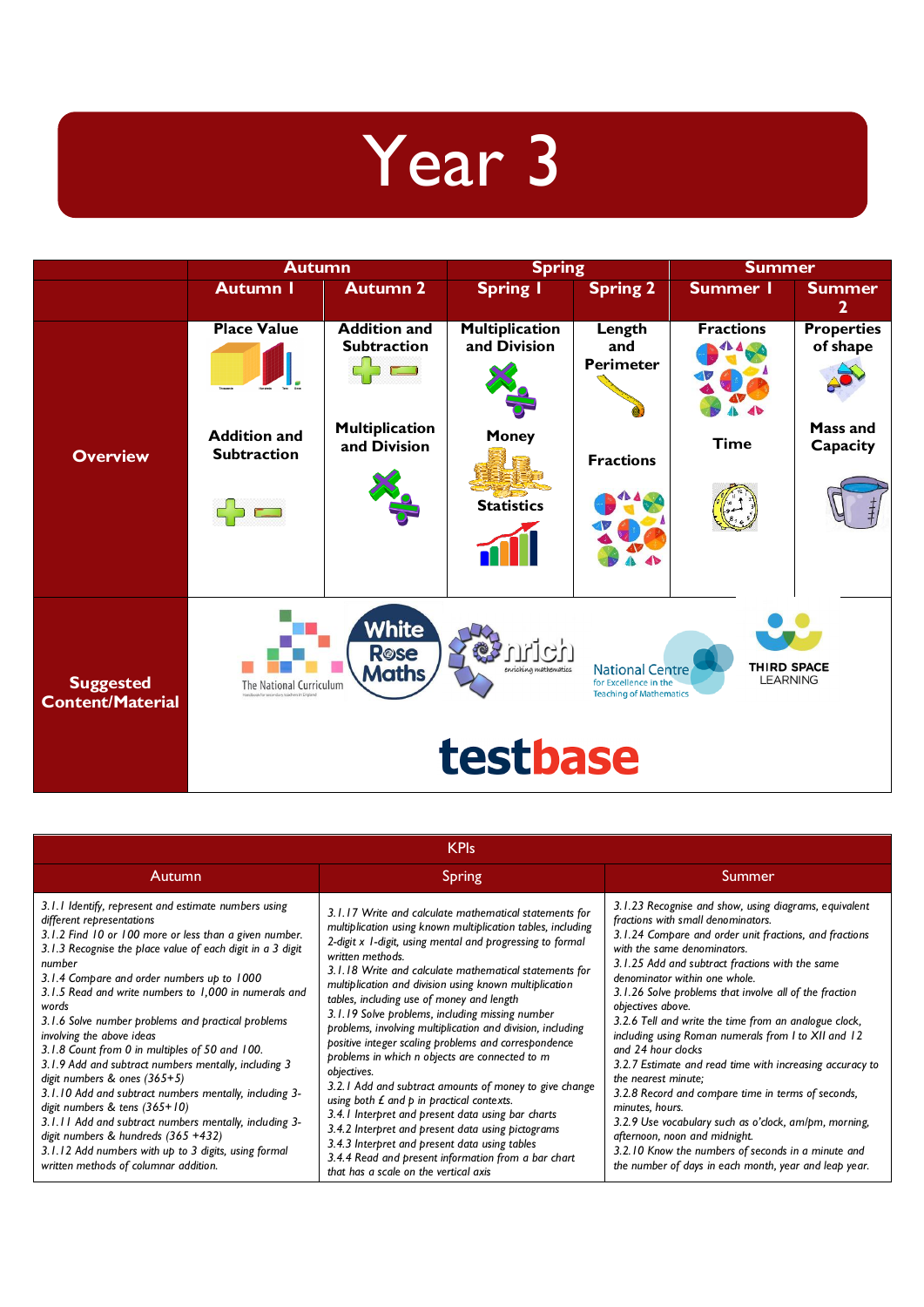| 3.1.13 Subtract numbers with up to 3 digit, using formal    | 3.4.5 Solve T-step and 2-step questions such as 'How      | 3.2.11 Compare durations of events, for example to           |
|-------------------------------------------------------------|-----------------------------------------------------------|--------------------------------------------------------------|
| written methods of columnar subtraction.                    | many more?' and 'How many fewer?' using information       | calculate time taken by particular events or tasks.          |
| 3.1.14 Estimate the answer to a calculation and use the     | presented in scaled bar charts pictograms and other       | 3.3.1 Recognise angles are a property of shape or a          |
| inverse operations to check answers.                        | graphs                                                    | description of a turn.                                       |
| 3.1.15 Solve problems including missing number              | 3.2.2 Measure, compare, add & subtract lengths            | 3.3.2 Identify right angles; recognise that two right angles |
| problems, place value and more complex addition and         | (m/cm/mm)                                                 | make a half-turn, three make three quarters & four a         |
| subtraction.                                                | 3.1.27 Add and subtract measures (length, weight and      | complete turn                                                |
| 3.1.16 Recall and use the multiplication and division facts | volume) with up to 3 digits, using formal written methods | 3.3.3 Identify whether angles are greater than or less       |
| for the 3, 4 and 8 tables.                                  | of columnar addition and subtraction.                     | than a right angle                                           |
|                                                             | 3.2.5 Measure the perimeter of simple 2D shapes.          | 3.3.4 Identify horizontal and vertical lines and pairs of    |
|                                                             | .1.20 Count up and down in tenths; recognise that tenths  | perpendicular & parallel lines.                              |
|                                                             | arise from dividing an object into ten equal parts and in | 3.3.5 Draw 2D shapes                                         |
|                                                             | dividing numbers or quantities by 10.                     | 3.3.6 Make 3D shapes using modelling materials               |
|                                                             | 3.1.21 Recognise and use fractions as numbers: unit       | 3.3.7 Recognise 3D shapes in different orientations; &       |
|                                                             | fractions and non-unit fractions with small denominators. | describe them                                                |
|                                                             | 3.1.22 Recognise, find and write fractions of a discrete  | 3.2.3 Measure, compare, add & subtract mass (kg/g)           |
|                                                             | set of objects: unit fractions & non-unit fractions with  | 3.2.4 Measure, compare, add & subtract volume/               |
|                                                             | small denominators                                        | capacity (l/ml).                                             |
|                                                             |                                                           |                                                              |
|                                                             |                                                           |                                                              |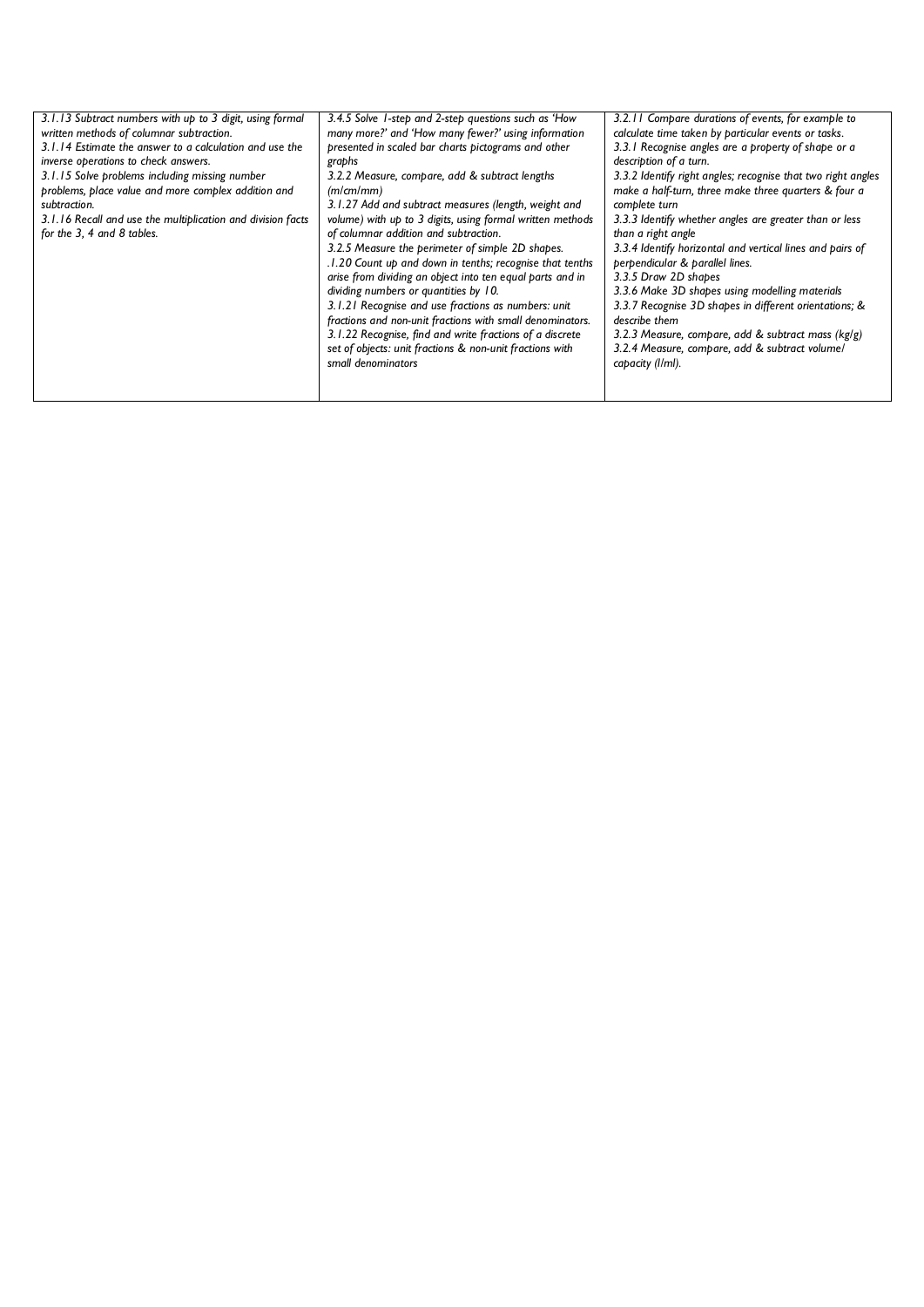|                                    |                                                                                                                                                                                                                                                                                                 | <b>Autumn</b>                         | <b>Spring</b>                         |                  |                                 | <b>Summer</b>                                                  |
|------------------------------------|-------------------------------------------------------------------------------------------------------------------------------------------------------------------------------------------------------------------------------------------------------------------------------------------------|---------------------------------------|---------------------------------------|------------------|---------------------------------|----------------------------------------------------------------|
|                                    | <b>Autumn I</b>                                                                                                                                                                                                                                                                                 | <b>Autumn 2</b>                       | <b>Spring I</b>                       | <b>Spring 2</b>  | Summer I                        | <b>Summer 2</b>                                                |
|                                    | <b>Place Value</b>                                                                                                                                                                                                                                                                              | Length and<br><b>Perimeter</b>        | <b>Multiplication</b><br>and Division | <b>Fractions</b> | <b>Decimals</b><br><b>Money</b> | <b>Statistics</b>                                              |
| <b>Overview</b>                    | <b>Addition and</b><br><b>Subtraction</b>                                                                                                                                                                                                                                                       | <b>Multiplication</b><br>and Division | Area                                  | <b>Decimals</b>  | <b>Time</b>                     | <b>Properties of</b><br><b>Shape/Position</b><br>and direction |
| <b>Suggested</b><br><b>Content</b> | <b>White</b><br><b>R</b> ose<br>non<br><b>THIRD SPACE</b><br><b>National Centre</b><br>enriching mathematics<br><b>Maths</b><br><b>LEARNING</b><br>for Excellence in the<br>The National Curriculum<br><b>Teaching of Mathematics</b><br>Handbook for secondary teachers in England<br>testbase |                                       |                                       |                  |                                 |                                                                |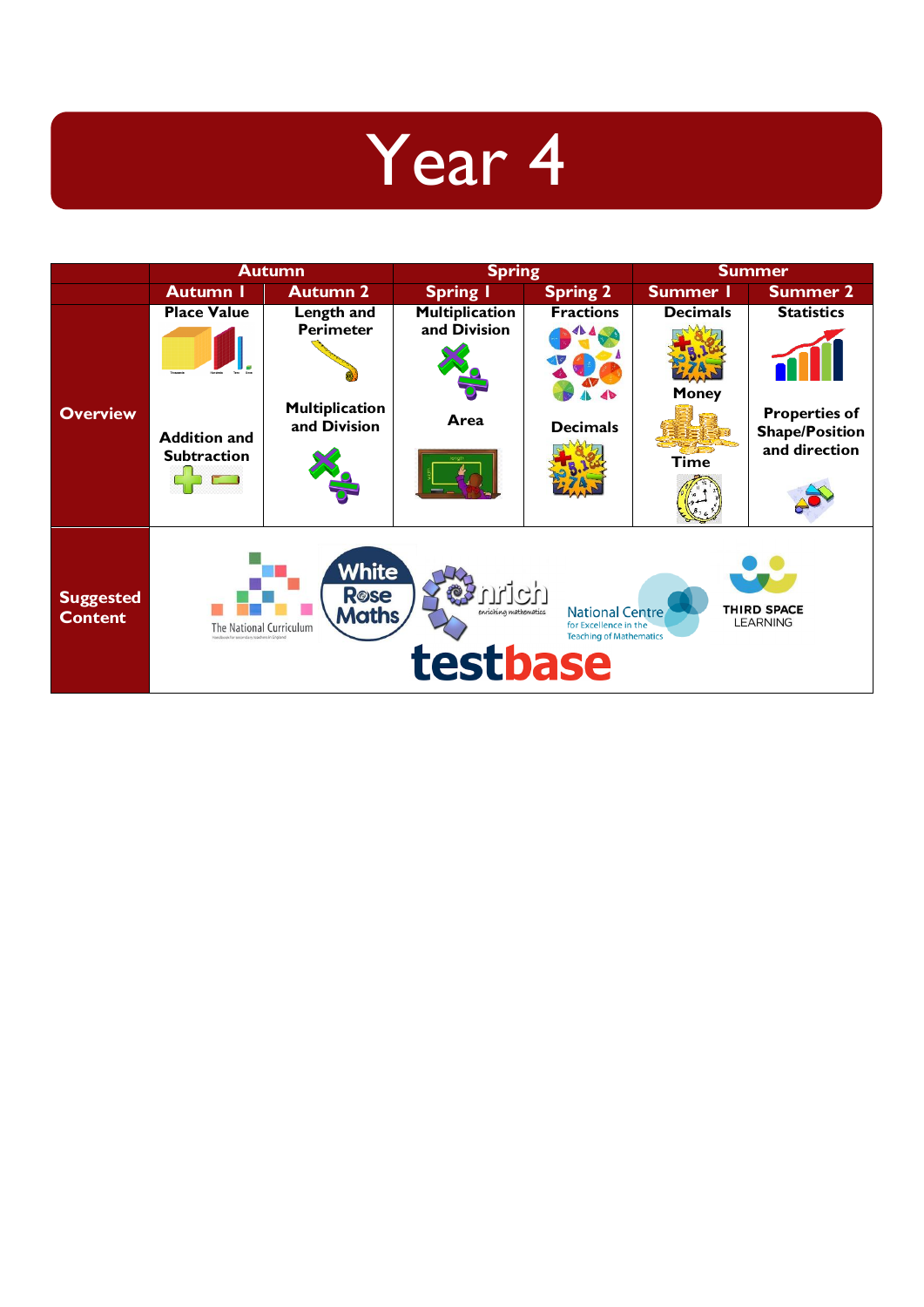|                                                                                                                                                                                                                                                                                                                                                                                                                                                                                                                                                                                                                                                                                                                                                                                                                                                                                                                                                                                                                                                                                                                                                                                                                                                                                                                                                                                                                                                                                                                                                                                                                                                                                                                                   | <b>KPIs</b>                                                                                                                                                                                                                                                                                                                                                                                                                                                                                                                                                                                                                                                                                                                                                                                                                                                                                                                                                                                                                                                                                                                                                                                                                                                                                                                                                                                                                                                                                                                                                                                                                                                                                                                                                                                                                                                                                                                                                                                                                                                              |                                                                                                                                                                                                                                                                                                                                                                                                                                                                                                                                                                                                                                                                                                                                                                                                                                                                                                                                                                                                                                                                                                                                                                                                                                                                                                                                                                                                                                                                                                                                                                                                                                                                                                                                                                                                                              |
|-----------------------------------------------------------------------------------------------------------------------------------------------------------------------------------------------------------------------------------------------------------------------------------------------------------------------------------------------------------------------------------------------------------------------------------------------------------------------------------------------------------------------------------------------------------------------------------------------------------------------------------------------------------------------------------------------------------------------------------------------------------------------------------------------------------------------------------------------------------------------------------------------------------------------------------------------------------------------------------------------------------------------------------------------------------------------------------------------------------------------------------------------------------------------------------------------------------------------------------------------------------------------------------------------------------------------------------------------------------------------------------------------------------------------------------------------------------------------------------------------------------------------------------------------------------------------------------------------------------------------------------------------------------------------------------------------------------------------------------|--------------------------------------------------------------------------------------------------------------------------------------------------------------------------------------------------------------------------------------------------------------------------------------------------------------------------------------------------------------------------------------------------------------------------------------------------------------------------------------------------------------------------------------------------------------------------------------------------------------------------------------------------------------------------------------------------------------------------------------------------------------------------------------------------------------------------------------------------------------------------------------------------------------------------------------------------------------------------------------------------------------------------------------------------------------------------------------------------------------------------------------------------------------------------------------------------------------------------------------------------------------------------------------------------------------------------------------------------------------------------------------------------------------------------------------------------------------------------------------------------------------------------------------------------------------------------------------------------------------------------------------------------------------------------------------------------------------------------------------------------------------------------------------------------------------------------------------------------------------------------------------------------------------------------------------------------------------------------------------------------------------------------------------------------------------------------|------------------------------------------------------------------------------------------------------------------------------------------------------------------------------------------------------------------------------------------------------------------------------------------------------------------------------------------------------------------------------------------------------------------------------------------------------------------------------------------------------------------------------------------------------------------------------------------------------------------------------------------------------------------------------------------------------------------------------------------------------------------------------------------------------------------------------------------------------------------------------------------------------------------------------------------------------------------------------------------------------------------------------------------------------------------------------------------------------------------------------------------------------------------------------------------------------------------------------------------------------------------------------------------------------------------------------------------------------------------------------------------------------------------------------------------------------------------------------------------------------------------------------------------------------------------------------------------------------------------------------------------------------------------------------------------------------------------------------------------------------------------------------------------------------------------------------|
| <b>Autumn</b>                                                                                                                                                                                                                                                                                                                                                                                                                                                                                                                                                                                                                                                                                                                                                                                                                                                                                                                                                                                                                                                                                                                                                                                                                                                                                                                                                                                                                                                                                                                                                                                                                                                                                                                     | <b>Spring</b>                                                                                                                                                                                                                                                                                                                                                                                                                                                                                                                                                                                                                                                                                                                                                                                                                                                                                                                                                                                                                                                                                                                                                                                                                                                                                                                                                                                                                                                                                                                                                                                                                                                                                                                                                                                                                                                                                                                                                                                                                                                            | <b>Summer</b>                                                                                                                                                                                                                                                                                                                                                                                                                                                                                                                                                                                                                                                                                                                                                                                                                                                                                                                                                                                                                                                                                                                                                                                                                                                                                                                                                                                                                                                                                                                                                                                                                                                                                                                                                                                                                |
| 4.1.1 Count in multiples of 6, 7, 9, 25 and 1000<br>4.1.2 Count in multiples of 25 and 1000<br>4.1.3 Find 1000 more or less than a given number<br>4.1.4 Recognise the place value of each digit in a four<br>digit number<br>4.1.5 Compare and order numbers beyond 1000<br>4.1.6 Identify, represent and estimate numbers using<br>different representations<br>4.1.7 Round any number to the nearest 10, 100 or<br>1000<br>4.1.8 Solve number and practical problems that involve<br>all of the above with increasingly large positive<br>numbers<br>4.1.9 Count backwards through zero to include<br>negative numbers<br>4.1.10 Read Roman numerals to 100 and understand<br>that over time, the numeral system changes to include<br>the concept of zero and place value<br>4.1.11 Add numbers with up to 4 digits using the<br>formal written methods of columnar addition and<br>subtraction, where appropriate<br>4.1.12 Subtract numbers with up to 4 digits using the<br>formal written methods of columnar addition and<br>subtraction, where appropriate<br>4.1.13 Estimate and use inverse operations to check<br>answers to a calculation<br>4.1.14 Solve addition and subtraction two-step<br>problems in contexts, deciding which operations and<br>methods to use and why<br>4.2.1 Measure and calculate the perimeter of a<br>rectilinear figure (including squares) in cm and m<br>4.2.2 Convert between different units of measure (e.g.<br>km to m; hr to min)<br>4.1.15 Recall multiplication and division facts for tables<br>up to $12x12$<br>4.1.16 Use place value, known and derived facts to<br>multiply and divide mentally, including multiplying by 0<br>and I; multiplying three numbers together | 4.1.15 Recall multiplication and division facts for tables<br>up to 12x12<br>4.1.16 Use place value, known and derived facts to<br>multiply and divide mentally, including multiplying by 0<br>and I; multiplying three numbers together<br>4.1.17 Solve problems involving multiplying and adding,<br>using the distributive law to multiply two digit numbers<br>by I digit, integer scaling problems and harder<br>correspondence problems such as n objects are<br>connected to m objects<br>4.1.18 Recognise and use factor pairs and<br>commutativity in mental calculations<br>4.1.19 Multiply 2-digit and 3-digit numbers by a 1-digit<br>number using formal written layout<br>4.1.20 Divide 2-digit and 3-digit numbers by a 1-digit<br>number using formal written layout with no remainder<br>4.2.3 Find the area of rectilinear shapes by counting<br>squares<br>4.1.21 Recognise and show, using diagrams, families of<br>common equivalent fractions<br>4.1.22 Count up and down in hundredths; recognise<br>that hundredths arise from dividing an object into 100<br>equal parts and in dividing numbers or quantities by<br>100<br>4.1.23 Solve problems involving increasingly harder<br>fractions to calculate quantities, and fractions to divide<br>quantities including non-unit fractions where the<br>answer is a whole number<br>4.1.24 Add and subtract fractions with the same<br>denominator<br>4.1.25 Recognise and write decimals equivalents of<br>any number of tenths or hundredths<br>4.1.26 Find the effect of dividing a 1-digit or 2-digit<br>number by 10 and 100, identifying the value of the<br>digits in the answer as ones, tenths and hundredths<br>4.1.31 Find the effect of multiplying a number with up<br>to 2 decimal places by 10 and 100, identifying the<br>value of the digits in the answer as ones, tenths and<br>hundredths<br>4.1.32 Find the effect of dividing a number with up to<br>2 decimal places by 10 and 100, identifying the value<br>of the digits in the answer as ones, tenths and<br>hundredths | 4.1.27 Solve simple measure and money problems<br>involving fractions and decimals to 2 decimal places<br>4.1.28 Compare numbers with the same number of<br>decimal places up to two decimal places<br>4.1.29 Round decimals with one decimal place to the<br>nearest whole number<br>4.1.30 Recognise and write decimal equivalents to $\frac{1}{4}$ ,<br>$\frac{1}{2}$ and $\frac{3}{4}$<br>4.2.4 Estimate, compare and calculate different<br>measures including in pounds and pence<br>4.2.5 Solve simple measure and money problems<br>involving fractions and decimals to 2 decimal places<br>4.2.6 Read, write & convert time between analogue<br>and digital 12- and 24-hour clocks<br>4.2.7 Solve problems involving converting from hours<br>to minutes; minutes to seconds; years to months;<br>weeks to days<br>4.4.1 Interpret and present discrete and continuous<br>data using appropriate graphical methods, including: -<br>bar charts -time graphs<br>4.4.2 Solve comparison, sum and difference problems<br>using information presented in bar charts, pictograms,<br>tables and other graphs<br>4.3.1 Identify acute and obtuse angles and compare<br>and order angles up to two right angles by size<br>4.3.2 Compare and classify geometric shapes,<br>including quadrilaterals and triangles, based on their<br>properties and sizes<br>4.3.3 Identify lines of symmetry in 2D shapes<br>presented in different orientations<br>4.3.4 Complete a simple symmetric figure with respect<br>to a specific line of symmetry<br>4.3.5 Describe positions on a 2D grid as coordinates in<br>the first quadrant<br>4.3.6 Plot specified points and draw sides to complete<br>given polygon<br>4.3.7 Describe movements between positions as<br>translations of a given unit to the left/right and<br>up/down |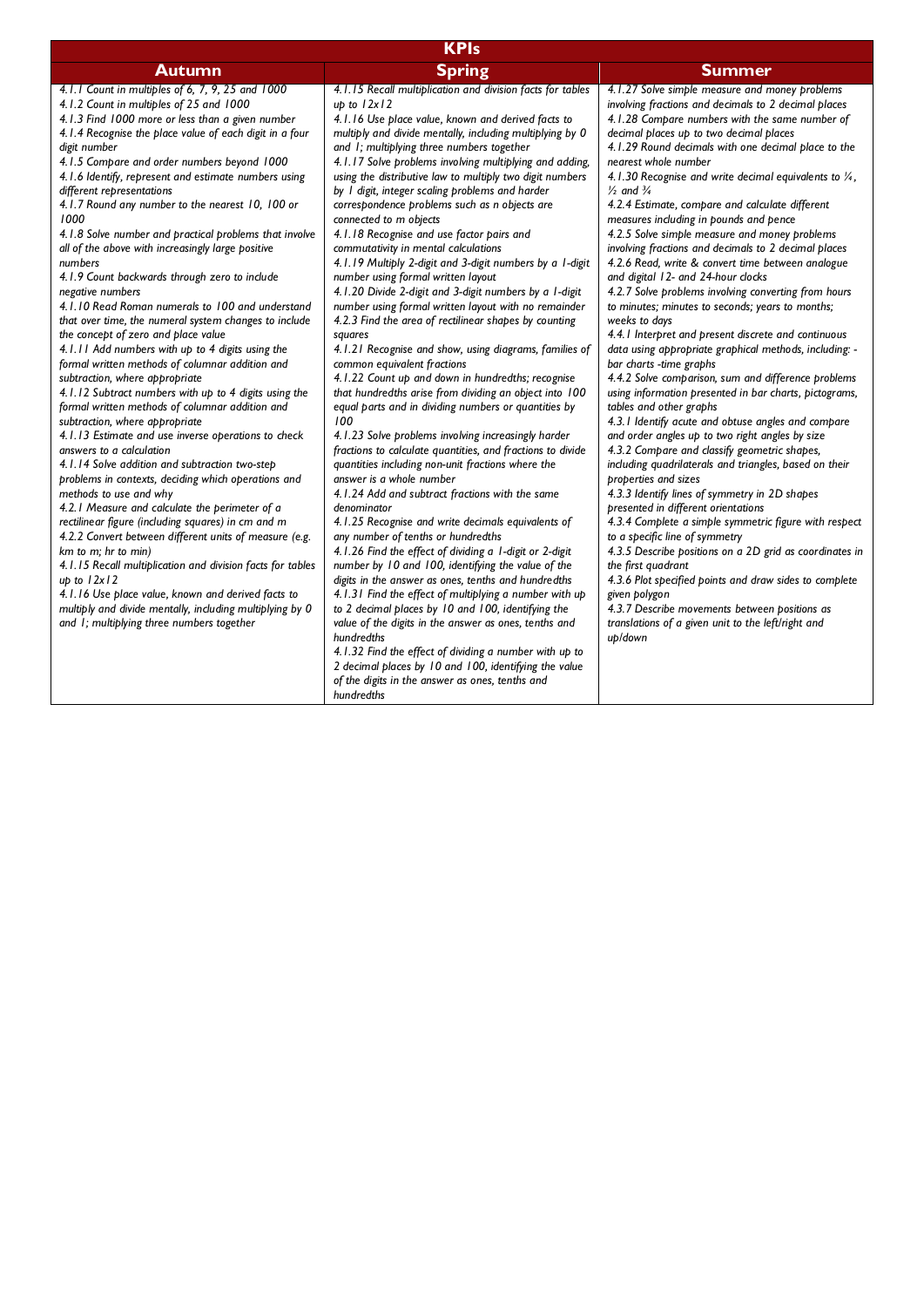

| <b>KPIs</b>                                                                                                                                                                                                                                                                                                                                                                                                                                                                                                                                                                                                                                                                                                                                                                                                                                                                                                                                                                                                                                                                                                                                                                                                               |                                                                                                                                                                                                                                                                                                                                                                                                                                                                                                                                                                                                                                                                                                                                                                                                                                                                                                                                                                                                                                                                                                                                                                                         |                                                                                                                                                                                                                                                                                                                                                                                                                                                                                                                                                                                                                                                                                                                                                                                                                                                                                                                                                                                                                                                                                                                                                                          |  |  |  |
|---------------------------------------------------------------------------------------------------------------------------------------------------------------------------------------------------------------------------------------------------------------------------------------------------------------------------------------------------------------------------------------------------------------------------------------------------------------------------------------------------------------------------------------------------------------------------------------------------------------------------------------------------------------------------------------------------------------------------------------------------------------------------------------------------------------------------------------------------------------------------------------------------------------------------------------------------------------------------------------------------------------------------------------------------------------------------------------------------------------------------------------------------------------------------------------------------------------------------|-----------------------------------------------------------------------------------------------------------------------------------------------------------------------------------------------------------------------------------------------------------------------------------------------------------------------------------------------------------------------------------------------------------------------------------------------------------------------------------------------------------------------------------------------------------------------------------------------------------------------------------------------------------------------------------------------------------------------------------------------------------------------------------------------------------------------------------------------------------------------------------------------------------------------------------------------------------------------------------------------------------------------------------------------------------------------------------------------------------------------------------------------------------------------------------------|--------------------------------------------------------------------------------------------------------------------------------------------------------------------------------------------------------------------------------------------------------------------------------------------------------------------------------------------------------------------------------------------------------------------------------------------------------------------------------------------------------------------------------------------------------------------------------------------------------------------------------------------------------------------------------------------------------------------------------------------------------------------------------------------------------------------------------------------------------------------------------------------------------------------------------------------------------------------------------------------------------------------------------------------------------------------------------------------------------------------------------------------------------------------------|--|--|--|
| <b>Autumn</b>                                                                                                                                                                                                                                                                                                                                                                                                                                                                                                                                                                                                                                                                                                                                                                                                                                                                                                                                                                                                                                                                                                                                                                                                             | <b>Spring</b>                                                                                                                                                                                                                                                                                                                                                                                                                                                                                                                                                                                                                                                                                                                                                                                                                                                                                                                                                                                                                                                                                                                                                                           | <b>Summer</b>                                                                                                                                                                                                                                                                                                                                                                                                                                                                                                                                                                                                                                                                                                                                                                                                                                                                                                                                                                                                                                                                                                                                                            |  |  |  |
| 5.1.1 Read, write, order and compare numbers to at<br>least 1,000,000 and determine the value of each digit<br>5.1.2 Count forwards or backwards in steps of powers<br>of 10 for any given number up to 1,000,000<br>5.1.3 Interpret negative numbers in context, count<br>forwards and backwards with positive and negative<br>numbers including through zero<br>5.1.4 Round any number up to 1,000,000 to the<br>nearest 10, 100, and 1000<br>5.1.5 Round any number up to 1,000,000 to the<br>nearest 10000 or 100000<br>5.1.6 Solve number problems and practical problems<br>that involve all of the above<br>5.1.7 Read Roman numerals to 1000 and recognise<br>years written in Roman numerals<br>5.1.12 Add whole numbers with more than 4 digits<br>including using formal written methods (columnar<br>addition)<br>5.1.13 Subtract whole numbers with more than 4<br>digits including using formal written methods (columnar<br>subtraction)<br>5.1.14 Use rounding to check answers to calculations<br>and determine, in the context of a problem, levels of<br>accuracy<br>5.1.15 Solve addition and subtraction multi-step<br>problems in contexts, deciding which operations and<br>methods to use and why | 5.1.24 Multiply numbers up to 4-digits by a 1-digit<br>using formal written methods<br>5.1.25 Multiply 2-digit number using a formal written<br>method, including long multiplication for 2-digit<br>numbers<br>5.1.26 Divide numbers up to 4-digits by a 1-digit<br>number using the formal written method of short<br>division<br>5.1.27 Interpret remainders appropriately for the<br>context<br>5.1.28 Solve problems involving addition and<br>subtraction, multiplication and division and a<br>combination of these, including understanding the use<br>of the equals sign<br>5.1.29 Compare and order fractions whose<br>denominators are all multiples of the same number<br>5.1.30 Convert fractions with different denominators to<br>have a common denominator<br>5.1.31 Identify, name and write equivalent fractions of<br>a given fraction, represented visually, including tenths<br>and hundredths<br>5.1.32 Recognise mixed numbers and improper<br>fractions and convert from one form to the other and<br>write mathematical statements<br>5.1.33 Add and subtract fractions with the same<br>denominator and denominators that are multiples of<br>the same number | 5.1.44 Use all four operations to solve problems<br>involving measure (length, mass, volume, money) using<br>decimal notation, including scaling<br>5.3.4 Know angles are measured in degrees; estimate<br>& compare acute, obtuse & reflex angles<br>5.3.5 Draw given angles & measure them in degrees<br>5.3.6 Identify angles at a point on a straight line & $\frac{1}{2}$<br>a turn (total $180^\circ$ )<br>5.3.7 Identify angles at a point & one whole turn (total<br>$360^\circ$ )<br>5.3.8 Identify other multiples of 90°<br>5.3.1 Identify 3D shapes, including cubes and other<br>cuboids, from 2D representations<br>5.3.2 Use the properties of rectangles to deduce<br>related facts & find missing lengths & angles<br>5.3.3 Distinguish between regular and irregular<br>polygons based on reasoning about equal sides and<br>angles<br>.2.5 Convert between different units of metric measure<br>(e.g. km/m; cm/m; cm/mm; g/kg; l/ml)<br>5.2.6 Understand and use approximate equivalences<br>between metric units and common imperial units such<br>as inches, pounds and pints<br>5.2.7 Solve problems involving converting between<br>units of time |  |  |  |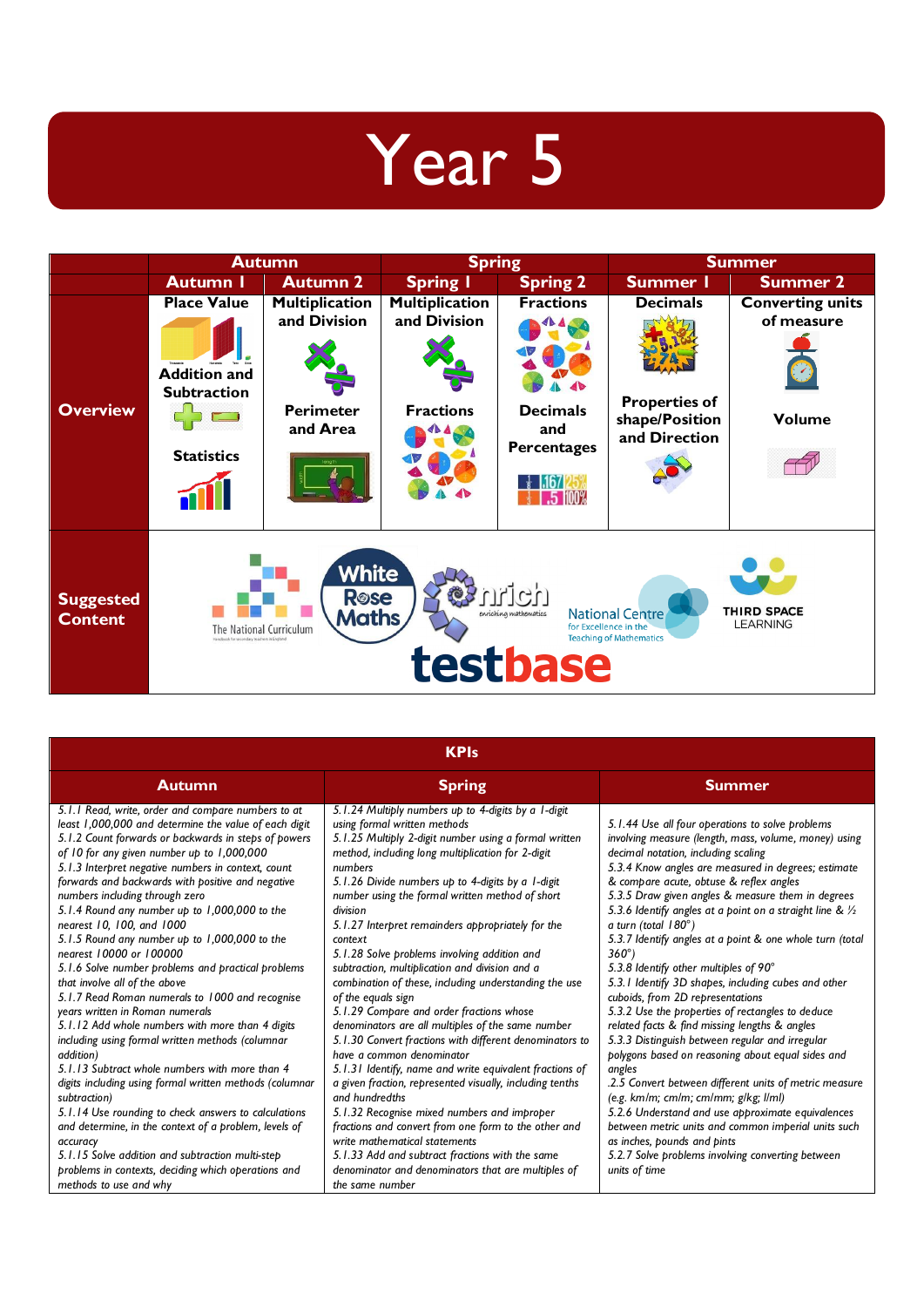| 5.4.1 Solve comparison, addition and difference         | 5.1.34 Multiply proper fractions and mixed numbers     | 5.2.8 Estimate volume (e.g. using I cm3 blocks to      |
|---------------------------------------------------------|--------------------------------------------------------|--------------------------------------------------------|
| problems using information presented in a line graph    | by whole numbers, supported by materials and           | build cubes, including cuboids) & capacity (e.g. using |
| 5.4.2 Complete, read and interpret information in       | diagrams                                               | water)                                                 |
| tables, including timetables                            | .1.35 Read and write decimal numbers as fractions,     | 5.2.9 Use all four operations to solve problems        |
| 5.4.3 Know how to construct a table from a set of       | e.g. $0.71 = 71/100$                                   | involving measure                                      |
| given information                                       | 5.1.36 Solve problems involving multiplication and     |                                                        |
| 5.4.4 Know how to construct a table using only the      | division, including scaling by simple fractions and    |                                                        |
| relevant information                                    | problems involving simple rates                        |                                                        |
| 5.4.5 Construct own table and timetable making          | 5.1.37 Read, write, order and compare numbers with     |                                                        |
| decision about labelling                                | up to three decimal places                             |                                                        |
| 5.1.15 Solve addition and subtraction multi-step        | 5.1.38 Count up and down in thousandths; recognise     |                                                        |
| problems in contexts, deciding which operations and     | that thousandths arise from dividing an object into    |                                                        |
| methods to use and why                                  | 1000 equal parts and in dividing numbers or quantities |                                                        |
| 5.1.16 Multiply and divide numbers mentally drawing     | by 1000                                                |                                                        |
| upon known facts. (12x12)                               | 5.1.39 Recognise and use thousandths and relate them   |                                                        |
| 5.1.17 Multiply whole numbers and those involving       | to tenths, hundredths and decimal equivalents          |                                                        |
| decimals by 10, 100 and 1000                            | 5.1.40 Round decimals with two decimal places to the   |                                                        |
| 5.1.18 Divide whole numbers and those involving         | nearest whole number and to one decimal place          |                                                        |
| decimals by 10, 100 and 1000                            | 5.1.41 Solve problems involving number up to three     |                                                        |
| 5.1.19 Identify multiples and factors including finding | decimal places                                         |                                                        |
| all factor pairs of a number and common factors of      | 5.1.42 Recognise the percent symbol (%) and            |                                                        |
| two numbers up to 100                                   | understand that per cent relates to 'number of parts   |                                                        |
| 5.1.20 Recognise and use square numbers and cube        | per hundred' and write percentages as a fraction with  |                                                        |
| numbers, and the notation for square2 and cubed3        | denominator 100, and as a decimal                      |                                                        |
| 5.1.21 Solve problems involving multiplication and      | 5.1.43 Solve problems which require knowing            |                                                        |
| division including using their knowledge of factors and | percentage and decimal equivalents of 1/2, 1/4, 1/5,   |                                                        |
| multiples, squares and cubes                            | 2/5, 4/5 and those fractions with a denominator of a   |                                                        |
| 5.1.22 Know and use the vocabulary of prime             | multiple of 10 or 25                                   |                                                        |
| numbers, prime factors and composite (non-prime)        |                                                        |                                                        |
| numbers                                                 |                                                        |                                                        |
| 5.1.23 Establish whether a number up to 100 is prime    |                                                        |                                                        |
| and recall prime numbers up to 19                       |                                                        |                                                        |
| 5.2.1 Measure and calculate the perimeter of            |                                                        |                                                        |
| composite rectilinear shapes in cm and m                |                                                        |                                                        |
| 5.2.2 Calculate & compare the area of rectangles        |                                                        |                                                        |
| (including squares, & including using standard units,   |                                                        |                                                        |
| square centimetres (cm2) and square metres (m2)         |                                                        |                                                        |
| 5.2.3 Estimate the area of irregular shapes             |                                                        |                                                        |
| 5.2.4 Calculate & compare the area of rectangles        |                                                        |                                                        |
| (including squares) including using standard units,     |                                                        |                                                        |
| square centimetres (cm2) and square metres (m2) &       |                                                        |                                                        |
| estimate the area of irregular shapes                   |                                                        |                                                        |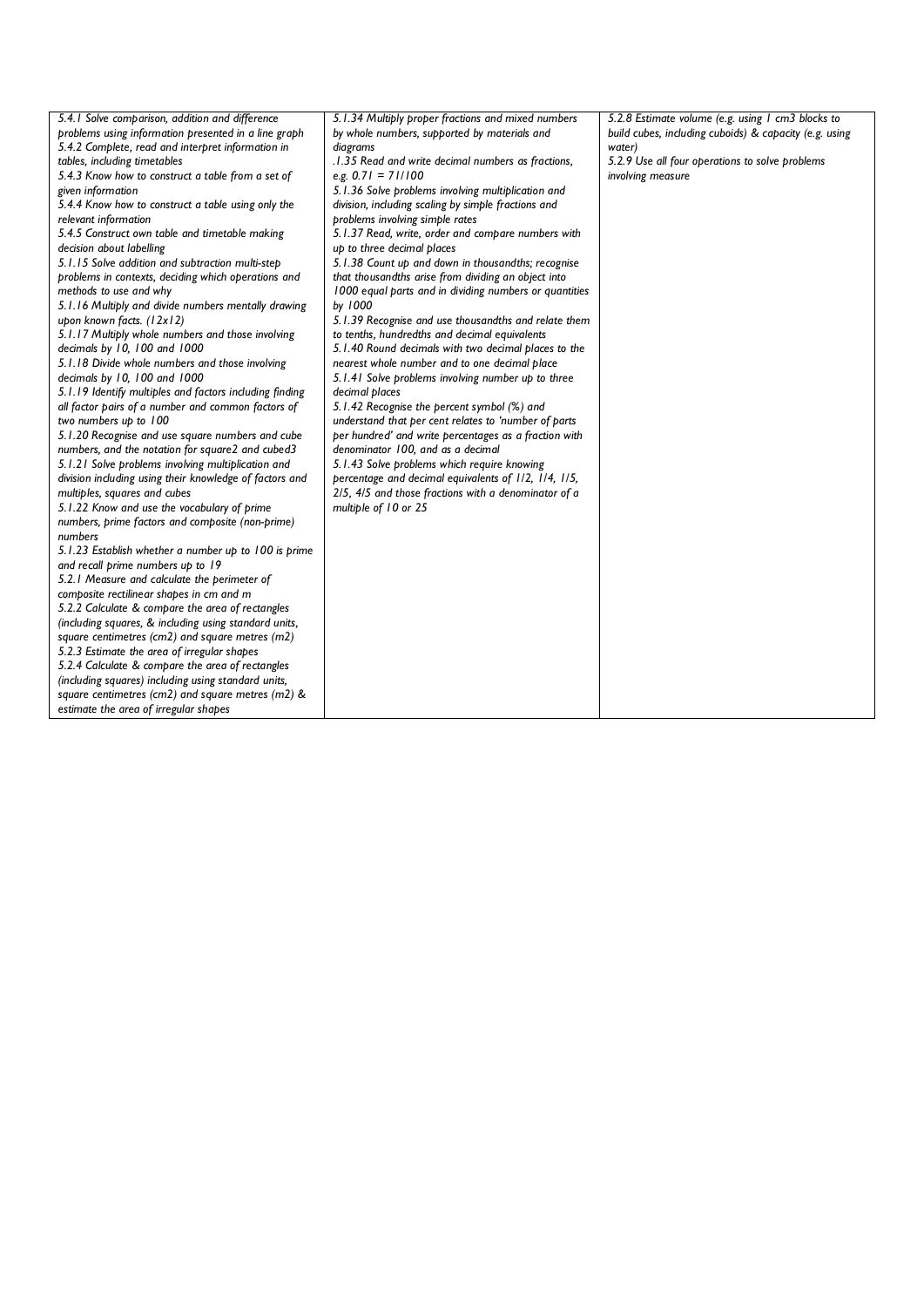

| <b>KPIs</b>                                                                                                                                                                                                                                                                                                                                                                                                                                                                                                                                                                                                                                                                                                                                                                                                                                                                                                                                                                                                                                                                                                                                                                                                                                   |                                                                                                                                                                                                                                                                                                                                                                                                                                                                                                                                                                                                                                                                                                                                                                                                                                                                                                                                                                                                                                                                                                                                                                                                                                                                                                                                        |                                                                                                                                                                                                                                                                                                                                                                                                                                                                                                                                                                                                                                                                                                             |  |  |
|-----------------------------------------------------------------------------------------------------------------------------------------------------------------------------------------------------------------------------------------------------------------------------------------------------------------------------------------------------------------------------------------------------------------------------------------------------------------------------------------------------------------------------------------------------------------------------------------------------------------------------------------------------------------------------------------------------------------------------------------------------------------------------------------------------------------------------------------------------------------------------------------------------------------------------------------------------------------------------------------------------------------------------------------------------------------------------------------------------------------------------------------------------------------------------------------------------------------------------------------------|----------------------------------------------------------------------------------------------------------------------------------------------------------------------------------------------------------------------------------------------------------------------------------------------------------------------------------------------------------------------------------------------------------------------------------------------------------------------------------------------------------------------------------------------------------------------------------------------------------------------------------------------------------------------------------------------------------------------------------------------------------------------------------------------------------------------------------------------------------------------------------------------------------------------------------------------------------------------------------------------------------------------------------------------------------------------------------------------------------------------------------------------------------------------------------------------------------------------------------------------------------------------------------------------------------------------------------------|-------------------------------------------------------------------------------------------------------------------------------------------------------------------------------------------------------------------------------------------------------------------------------------------------------------------------------------------------------------------------------------------------------------------------------------------------------------------------------------------------------------------------------------------------------------------------------------------------------------------------------------------------------------------------------------------------------------|--|--|
| <b>Autumn</b>                                                                                                                                                                                                                                                                                                                                                                                                                                                                                                                                                                                                                                                                                                                                                                                                                                                                                                                                                                                                                                                                                                                                                                                                                                 | <b>Spring</b>                                                                                                                                                                                                                                                                                                                                                                                                                                                                                                                                                                                                                                                                                                                                                                                                                                                                                                                                                                                                                                                                                                                                                                                                                                                                                                                          | <b>Summer</b>                                                                                                                                                                                                                                                                                                                                                                                                                                                                                                                                                                                                                                                                                               |  |  |
| 6.1.1 Read, write, order and compare numbers up to<br>10,000,000 and determine the value of each digit<br>6.1.2 Round any whole number to the required degree<br>of accuracy<br>6.1.3 Use negative numbers in context and calculate<br>intervals across zero<br>6.1.4 Solve number and practical problems that involve<br>rounding, negative numbers and<br>comparing numbers up to 10 000 000<br>6.1.5 Solve addition and subtraction multi step<br>problems in contexts, deciding which operations and<br>methods to use and why<br>6.1.6 Multiply multi-digit numbers up to 4-digits by a 2-<br>digit whole number using the formal written method of<br>long multiplication<br>6.1.7 Divide numbers up to 4-digits by a 2-digit whole<br>number using the formal written method of long<br>division, and interpret remainders as whole number<br>remainders, fractions, or by rounding, as appropriate for<br>the context<br>6.1.8 Divide numbers up to 4-digits by a 2-digit number<br>using the formal written method of short division, where<br>appropriate, interpreting remainders according to the<br>context<br>6.1.9 Perform mental calculations, including mixed<br>numbers and large numbers in multiplication and<br>division | 6.1.20 Associate a fraction with division and calculate<br>decimal fraction equivalents (for example 0.375) for a<br>simple fraction (for example 3/8)<br>6.1.23 Multiply one digit numbers with up to 2 decimal<br>places by whole numbers<br>6.1.24 Use written division methods in cases where the<br>answer has up to 2 decimal places<br>6.1.25 Solve problems which require answers to be<br>rounded to specifies degrees of accuracy<br>6.1.21 Recall and use equivalences between simple<br>fractions, decimals and percentages, including different<br>contexts<br>6.1.26 Solve problems involving the calculation of<br>bercentages of whole numbers or measures such as<br>15% of 360 and the use of percentages for comparison<br>6.1.27 Use simple formulae to solve problems<br>6.1.28 Express missing number problems algebraically<br>6.1.29 Find pairs of numbers that satisfy an equation<br>with two unknowns<br>6.1.30 Enumerate possibilities of combinations of two<br>variables<br>6.1.31 Solve problems involving the relative sizes of two<br>quantities where missing values can be found by using<br>integer multiplication and division facts<br>6.2.1 Solve problems involving the calculation and<br>conversion of units of measure, using decimal notation<br>to three decimal places where appropriate | 6.3.3 Draw 2D shapes (triangles, quadrilaterals,<br>pentagons, hexagons) using given dimensions and<br>angles<br>6.3.4 Compare and classify geometric shapes based on<br>their properties and sizes<br>6.3.5 Find unknown angles in any triangles,<br>quadrilaterals, and regular polygons<br>6.3.6 Recognise, describe and build simple 3D shapes,<br>including making nets<br>6.3.7 Recognise angles where they meet at a point, are<br>on a straight line, or are vertically opposite, and find<br>missing angles<br>6.4.1 Interpret and construct: Pie charts, line graphs<br>and use these to solve problems<br>6.4.2 Calculate and interpret the mean as an average<br>(Mean, mode and median, range) |  |  |